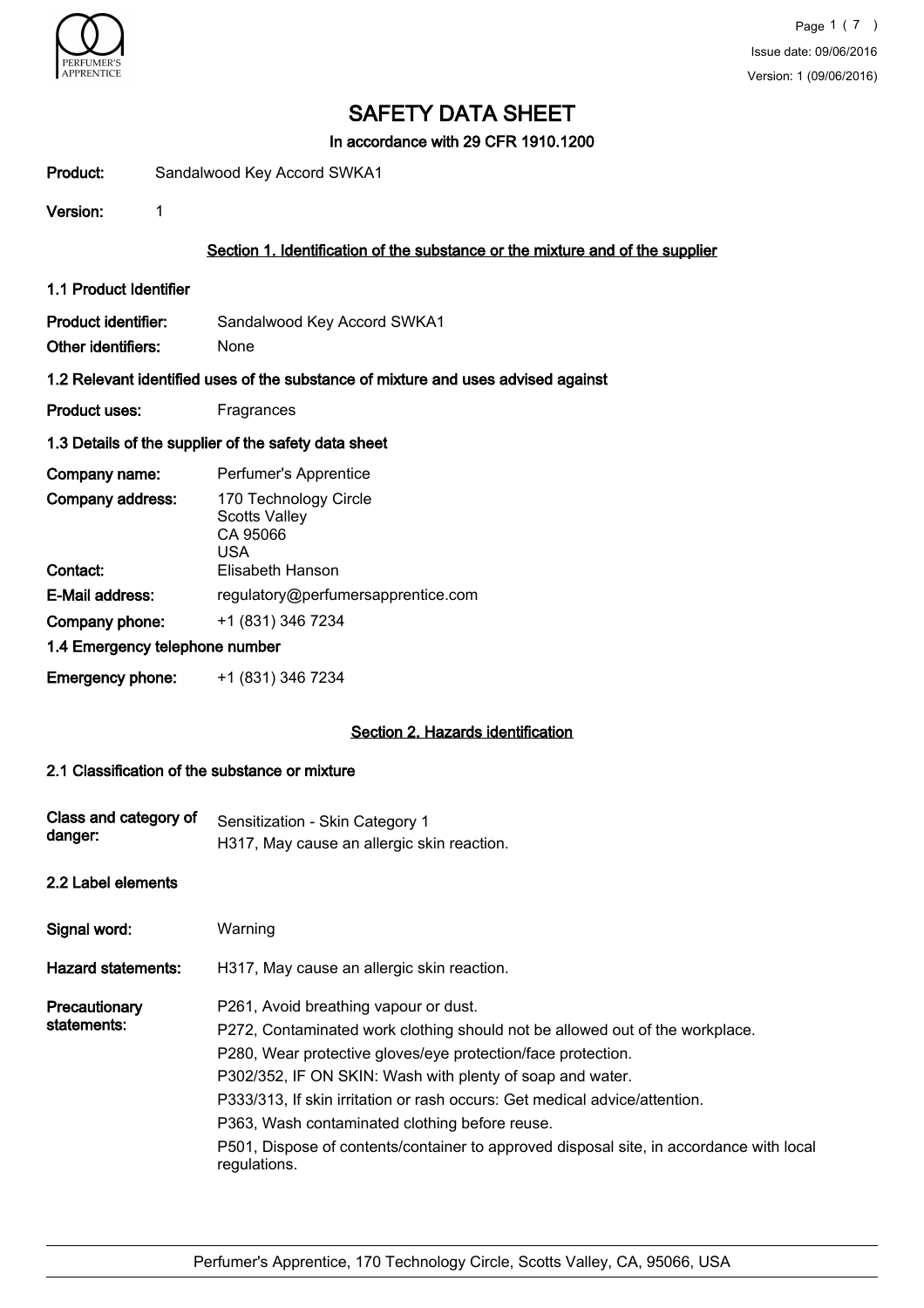

In accordance with 29 CFR 1910.1200

| Product:       | Sandalwood Key Accord SWKA1 |
|----------------|-----------------------------|
| Version:       | 1                           |
| Pictograms:    |                             |
| Other hazards: | None                        |

# Section 3. Composition / information on ingredients

## 3.2 Mixtures

#### Contains:

| Name               | <b>CAS</b> | EC        | %           | <b>GHS Classification</b>        |
|--------------------|------------|-----------|-------------|----------------------------------|
| Acetyl cedrene     | 32388-55-9 | 251-020-3 | $20 - 50\%$ | SS 1B:H317                       |
| alpha-Guaiene      | 3691-12-1  |           | $0.1 - 1\%$ | SCI 2-EDI 2A-AH 1;H304-H315-H319 |
| beta-Caryophyllene | $87-44-5$  | 201-746-1 | $< 0.1\%$   | AH 1:H304                        |

The exact percentage concentrations of components are being withheld as a trade secret.

### Substances with Community workplace exposure limits, not listed above:

Not Applicable

# Section 4. First-aid measures

### 4.1 Description of first aid measures

IF ON SKIN: Wash with plenty of soap and water.

## 4.2 Most important symptoms and effects, both acute and delayed

May cause an allergic skin reaction.

### 4.3 Indication of any immediate medical attention and special treatment needed

None expected, see Section 4.1 for further information.

### SECTION 5: Firefighting measures

### 5.1 Extinguishing media

Suitable media: Carbon dioxide, Dry chemical, Foam.

## 5.2 Special hazards arising from the substance or mixture

In case of fire, may be liberated: Carbon monoxide, Unidentified organic compounds.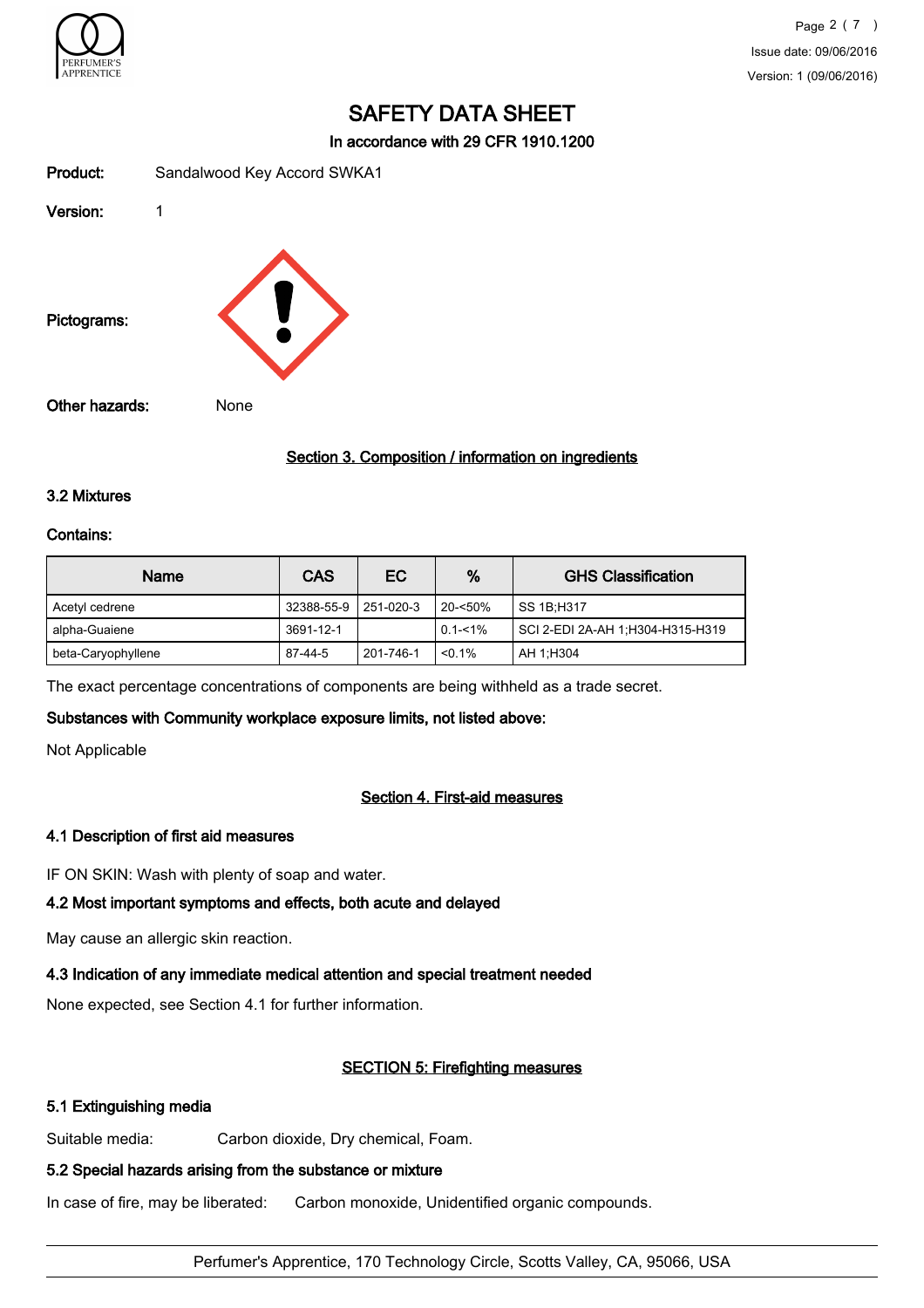

In accordance with 29 CFR 1910.1200

Product: Sandalwood Key Accord SWKA1

Version: 1

5.3 Advice for fire fighters:

In case of insufficient ventilation, wear suitable respiratory equipment.

# Section 6. Accidental release measures

# 6.1 Personal precautions, protective equipment and emergency procedures:

Avoid inhalation. Avoid contact with skin and eyes. See protective measures under Section 7 and 8.

### 6.2 Environmental precautions:

Keep away from drains, surface and ground water, and soil.

# 6.3 Methods and material for containment and cleaning up:

Remove ignition sources. Provide adequate ventilation. Avoid excessive inhalation of vapours. Contain spillage immediately by use of sand or inert powder. Dispose of according to local regulations.

## 6.4 Reference to other sections:

Also refer to sections 8 and 13.

# Section 7. Handling and storage

### 7.1 Precautions for safe handling:

Keep away from heat, sparks, open flames and hot surfaces. - No smoking. Use personal protective equipment as required. Use in accordance with good manufacturing and industrial hygiene practices. Use in areas with adequate ventilation Do not eat, drink or smoke when using this product.

### 7.2 Conditions for safe storage, including any incompatibilities:

Store in a well-ventilated place. Keep container tightly closed. Keep cool. Ground/bond container and receiving equipment. Use explosion-proof electrical, ventilating and lighting equipment. Use only non-sparking tools. Take precautionary measures against static discharge.

# 7.3 Specific end use(s):

Fragrances: Use in accordance with good manufacturing and industrial hygiene practices.

# Section 8. Exposure controls/personal protection

8.1 Control parameters

Workplace exposure limits: Not Applicable

# 8.2 Exposure Controls

# Eye / Skin Protection

Wear protective gloves/eye protection/face protection

# Respiratory Protection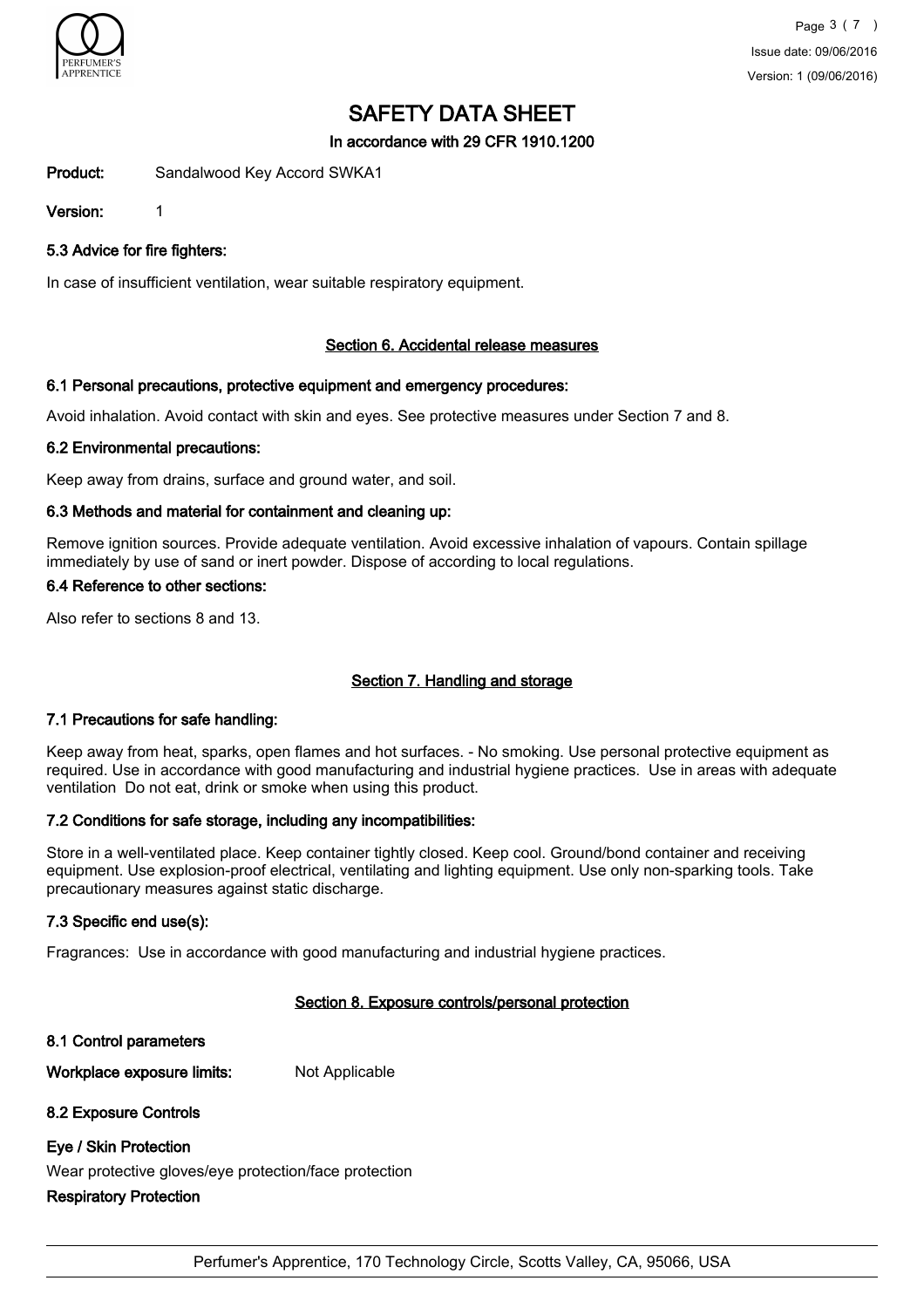

In accordance with 29 CFR 1910.1200

Product: Sandalwood Key Accord SWKA1

## Version: 1

Under normal conditions of use and where adequate ventilation is available to prevent build up of excessive vapour, this material should not require special engineering controls. However, in conditions of high or prolonged use, or high temperature or other conditions which increase exposure, the following engineering controls can be used to minimise exposure to personnel: a) Increase ventilation of the area with local exhaust ventilation. b) Personnel can use an approved, appropriately fitted respirator with organic vapour cartridge or canisters and particulate filters. c) Use closed systems for transferring and processing this material.

Also refer to Sections 2 and 7.

# Section 9. Physical and chemical properties

# 9.1 Information on basic physical and chemical properties

| Appearance:                    | Not determined |
|--------------------------------|----------------|
| Odour:                         | Not determined |
| pH:                            | Not determined |
| Initial boiling point / range: | Not determined |
| Flash point:                   | $>93.33$ °C    |
| Vapour pressure:               | Not determined |
| <b>Relative density:</b>       | Not determined |
| Solubility(ies):               | Not determined |
| 9.2 Other information:         | None available |

# Section 10. Stability and reactivity

### 10.1 Reactivity:

Presents no significant reactivity hazard, by itself or in contact with water.

### 10.2 Chemical stability:

Good stability under normal storage conditions.

### 10.3 Possibility of hazardous reactions:

Not expected under normal conditions of use.

### 10.4 Conditions to avoid:

Avoid extreme heat.

### 10.5 Incompatible materials:

Avoid contact with strong acids, alkalis or oxidising agents.

# 10.6 Hazardous decomposition products:

Not expected.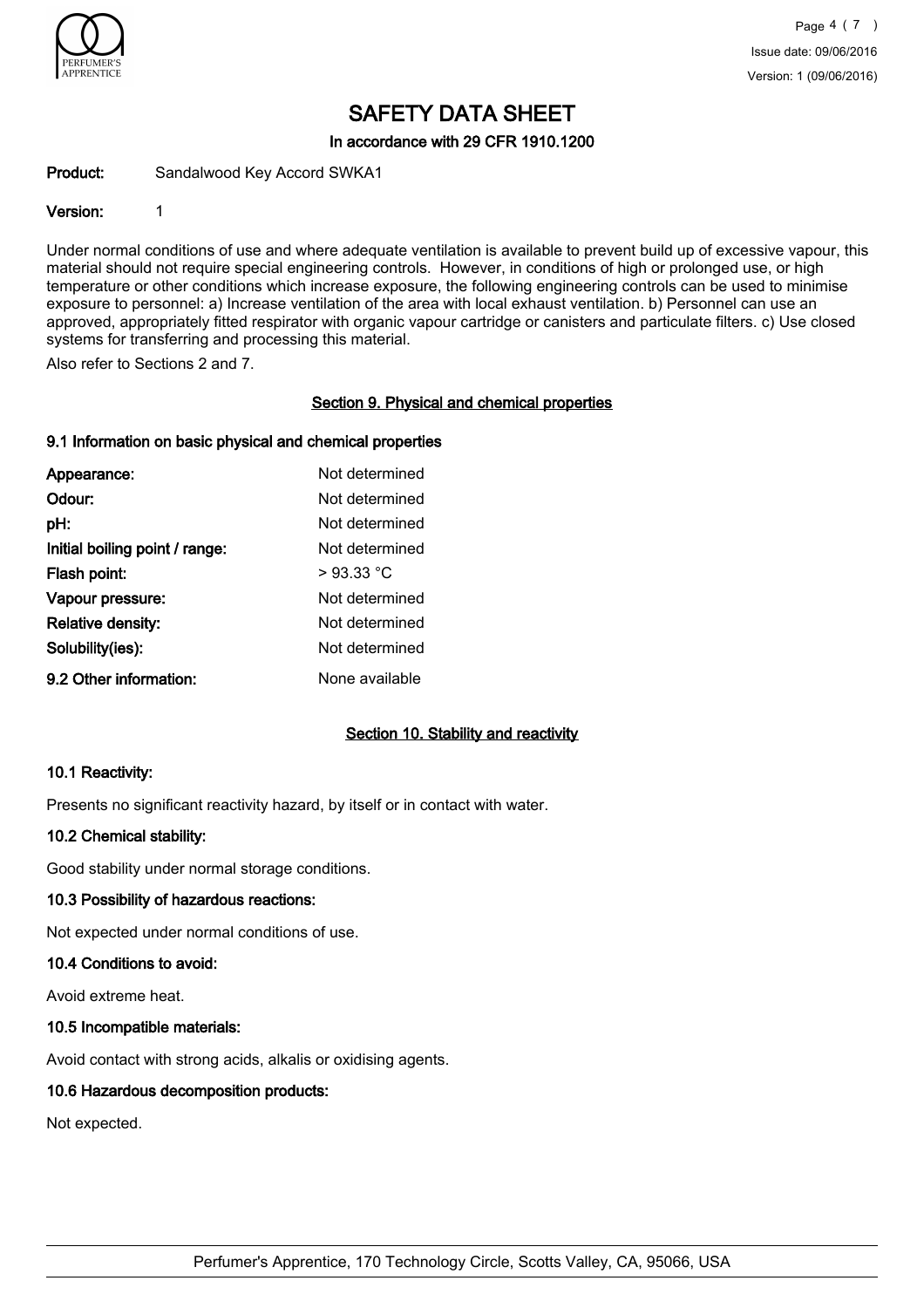

In accordance with 29 CFR 1910.1200

Product: Sandalwood Key Accord SWKA1

Version: 1

# Section 11. Toxicological information

## 11.1 Information on toxicological effects

This mixture has not been tested as a whole for health effects. The health effects have been calculated using the methods outlined in 29 CFR 1910.1200.

May cause an allergic skin reaction.

Assumed Toxicity Value (LD50 or ATE) for Acute Oral Toxicity: Not Applicable Assumed Toxicity Value (LD50 or ATE) for Acute Dermal Toxicity: Not Applicable Assumed Toxicity Value (LC50 or ATE) for Acute Inhalation Toxicity: Not Available **Inhalation Route:** Not Available in the United States of Available in the United States of Available in the United States of Available in the United States of Available in the United States of Available in the United Stat

Information about hazardous ingredients in the mixture

Not Applicable

Refer to Sections 2 and 3 for additional information.

# Section 12. Ecological information

## 12.1 Toxicity:

Very toxic to aquatic life with long lasting effects.

| 12.2 Persistence and degradability: | Not available |
|-------------------------------------|---------------|
|                                     |               |

| 12.3 Bioaccumulative potential: | Not available |
|---------------------------------|---------------|
|                                 |               |

12.4 Mobility in soil: Not available

### 12.5 Results of PBT and vPvB assessment:

This substance does not meet the PBT/vPvB criteria of REACH, annex XIII.

12.6 Other adverse effects: Not available

### Section 13. Disposal considerations

### 13.1 Waste treatment methods:

Dispose of in accordance with local regulations. Avoid disposing into drainage systems and into the environment. Empty containers should be taken to an approved waste handling site for recycling or disposal.

# Section 14. Transport information

| 14.1 UN number:                  | UN3082                                                                                                                                                         |
|----------------------------------|----------------------------------------------------------------------------------------------------------------------------------------------------------------|
| 14.2 UN Proper Shipping Name:    | ENVIRONMENTALLY HAZARDOUS SUBSTANCE, LIQUID, N.O.S.<br>(Cyclopropanemethanol, 1-methyl-2-[(1,2,2-trimethylbicyclo[3.1.0]hex-3-yl)<br>methyl]-, Acetyl cedrene) |
| 14.3 Transport hazard class(es): | 9                                                                                                                                                              |
| Sub Risk:                        | $\overline{\phantom{0}}$                                                                                                                                       |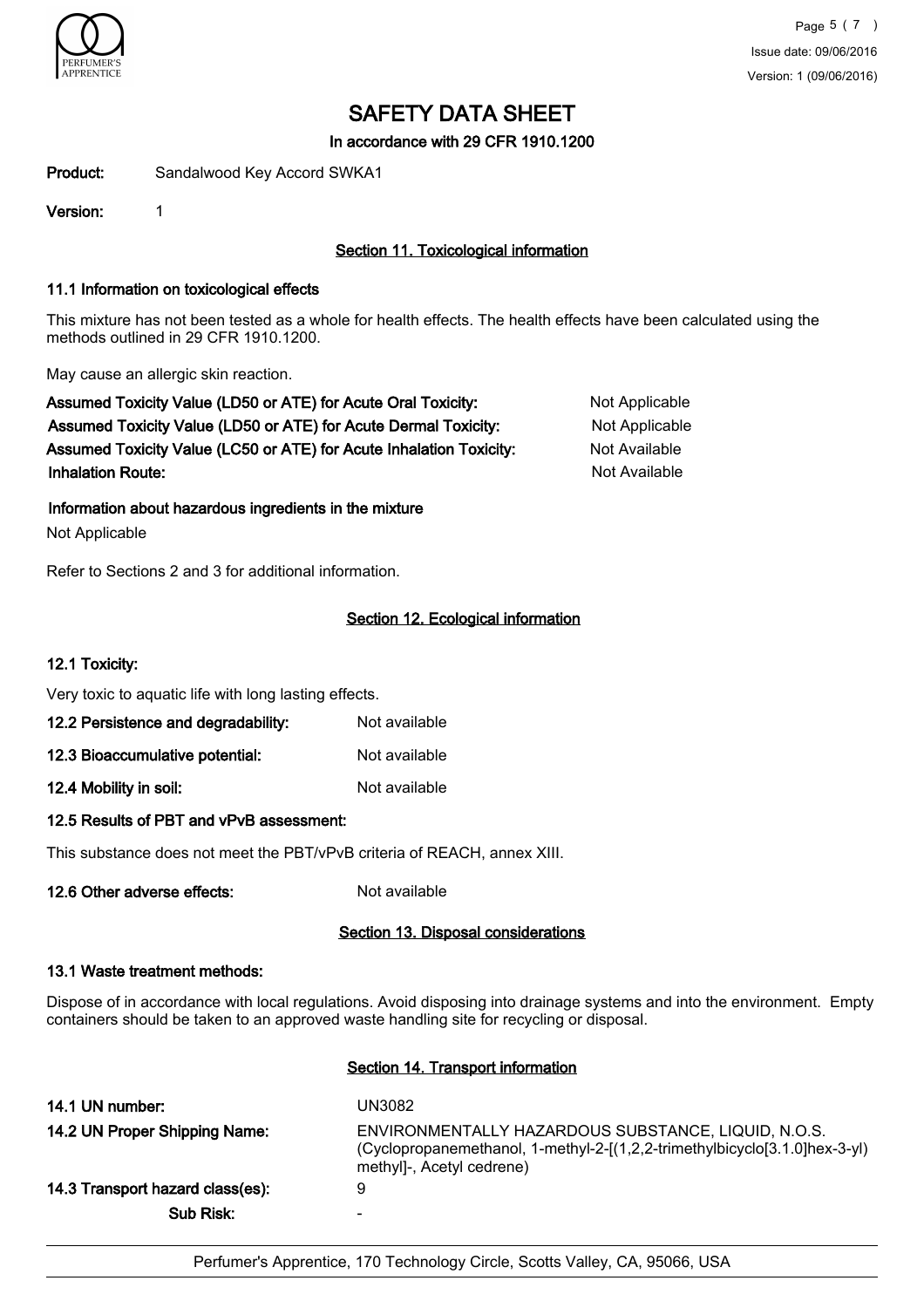

# In accordance with 29 CFR 1910.1200

Product: Sandalwood Key Accord SWKA1

Version: 1

14.4. Packing Group: III

14.5 Environmental hazards: This is an environmentally hazardous substance.

14.6 Special precautions for user: None additional

14.7 Transport in bulk according to Annex II of MARPOL73/78 and the IBC Code:

Not applicable

# Section 15. Regulatory information

# 15.1 Safety, health and environmental regulations/legislation specific for the substance or mixture

None additional

# 15.2 Chemical Safety Assessment

A Chemical Safety Assessment has not been carried out for this product.

|                          | Section 16. Other information |  |
|--------------------------|-------------------------------|--|
| Concentration % Limits:  | SS 1=4.17%                    |  |
| Total Fractional Values: | $SS = 124.00$                 |  |

# Key to revisions:

Not applicable

### Key to abbreviations:

| Abbreviation     | Meaning                                                                                                                             |
|------------------|-------------------------------------------------------------------------------------------------------------------------------------|
| AH <sub>1</sub>  | Aspiration Hazard Category 1                                                                                                        |
| EDI 2A           | Eye Damage / Irritation Category 2A                                                                                                 |
| H304             | May be fatal if swallowed and enters airways.                                                                                       |
| H315             | Causes skin irritation.                                                                                                             |
| H317             | May cause an allergic skin reaction.                                                                                                |
| H319             | Causes serious eye irritation.                                                                                                      |
| P261             | Avoid breathing vapour or dust.                                                                                                     |
| P <sub>264</sub> | Wash hands and other contacted skin thoroughly after handling.                                                                      |
| P272             | Contaminated work clothing should not be allowed out of the workplace.                                                              |
| P280             | Wear protective gloves/eye protection/face protection.                                                                              |
| P301/310         | IF SWALLOWED: Immediately call a POISON CENTER or doctor/physician.                                                                 |
| P302/352         | IF ON SKIN: Wash with plenty of soap and water.                                                                                     |
| P305/351/338     | IF IN EYES: Rinse cautiously with water for several minutes. Remove contact lenses, if present and easy<br>to do. Continue rinsing. |
| P331             | Do not induce vomiting.                                                                                                             |
| P332/313         | If skin irritation occurs: Get medical advice/attention.                                                                            |
| P333/313         | If skin irritation or rash occurs: Get medical advice/attention.                                                                    |
| P337/313         | If eye irritation persists: Get medical advice/attention.                                                                           |
| P362             | Take off contaminated clothing and wash before reuse.                                                                               |